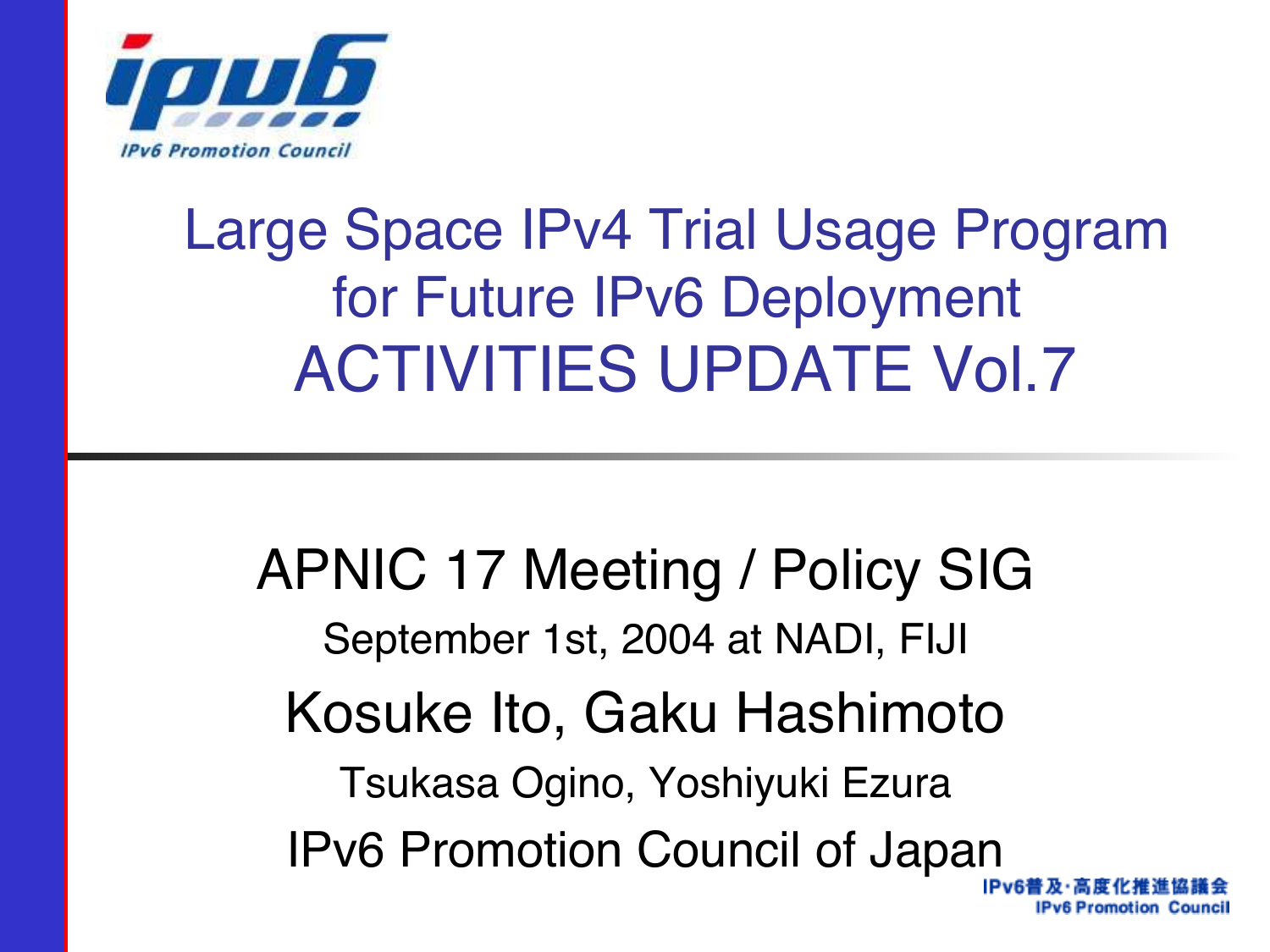

## Topic

#### Update since the last meeting

Result of the regular hearing session

Status, IPv6 deployment plan, IPv4 address return issue

Introduction of IPv6 Address Assignment

Management Tool

Objective of this tool development

Tool Characteristics

Consideration

Future Planning

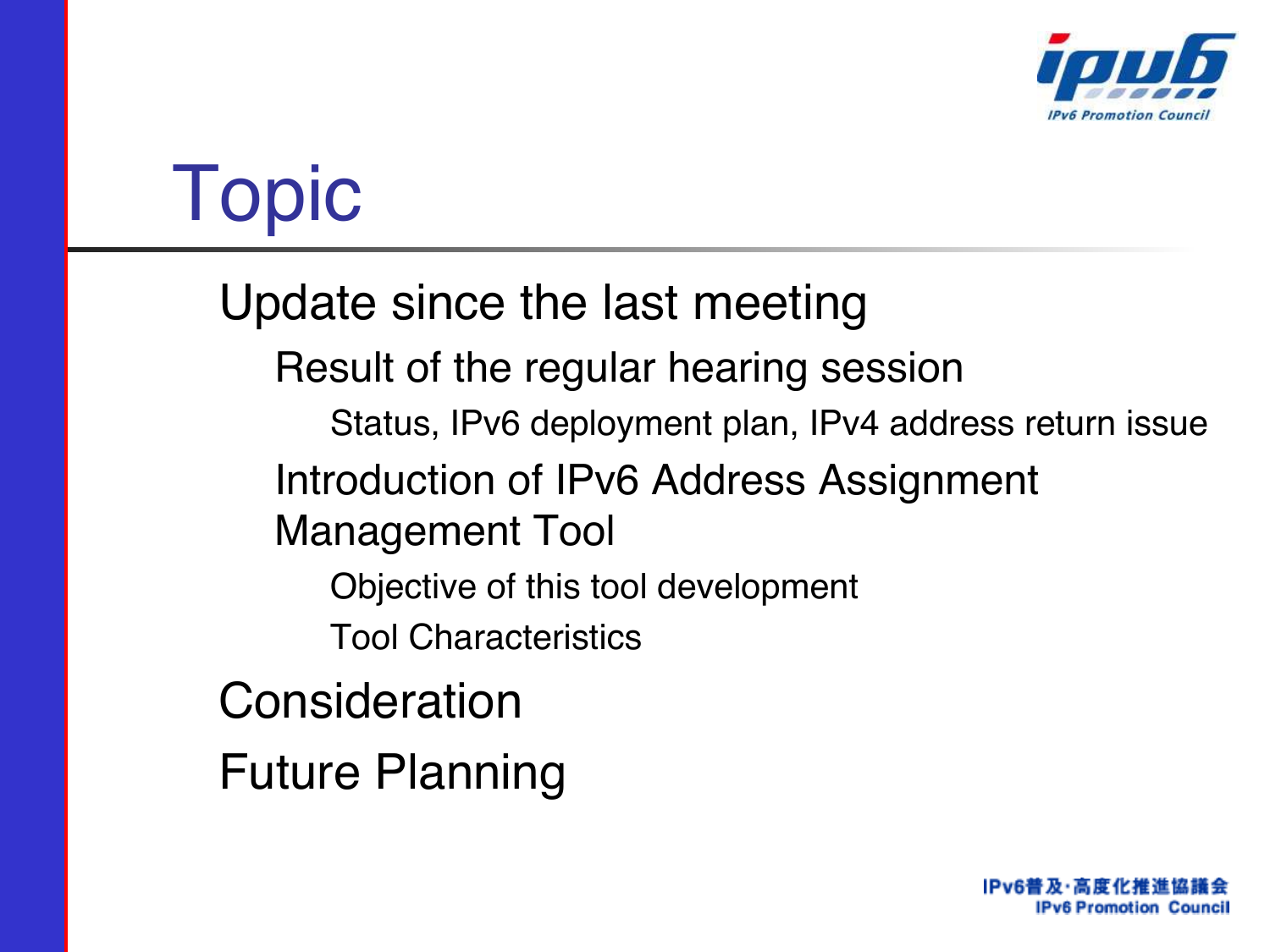

IPv6 Promotion Council

## Regular Hearing Session

Conducted the 5th regular hearing session during August, 2004 The current active participants: Large scale ADSL/VoIP service provider Large scale always-on FTTH service provider L3 connectivity/IP-Phone service provider CDN Public Wireless-LAN access service provider

- \* Another Public Wireless-LAN service provider has terminated their service
	- Allocated address space will be collected soon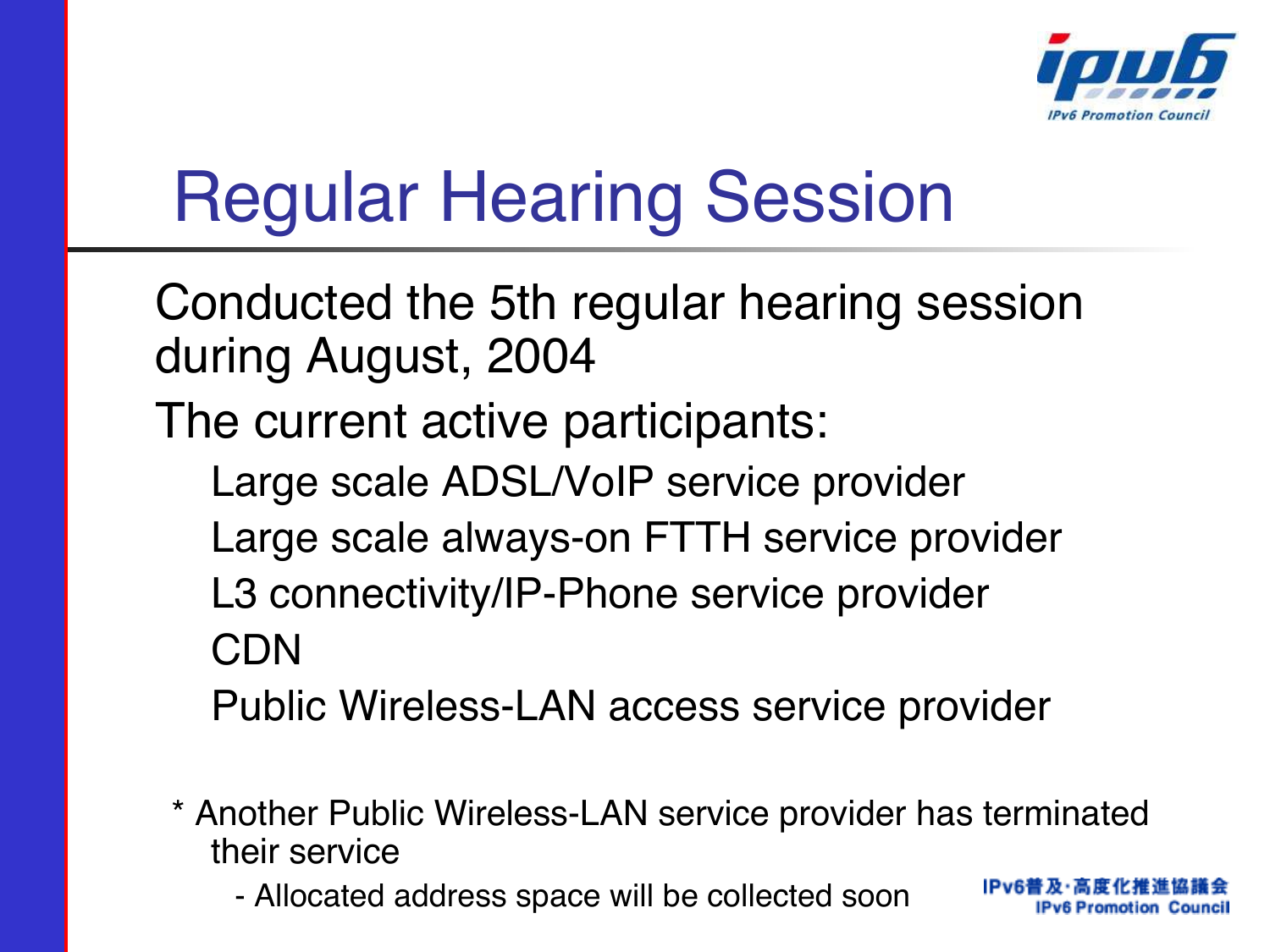

## Results of Hearing (Summary)

Many of them are very **positive** and **aggressive** toward providing IPv6-based services

Especially, IPv6 is quite favor for **IP-Phone/VoIP** services

But, the one only providing connectivity service expresses the difficulty to find out the business benefit out of IPv6

**Hard to eliminate IPv4**, even accomplishing IPv6 service

Most of applications still rely on IPv4 environment and most of users still demand IPv4

Many devices are not matured yet for commercial service level For L3 IP-Phone service provider, they need IPv4 in order to make IPv6/IPv4 till L2 carriers offer IPv6 transit service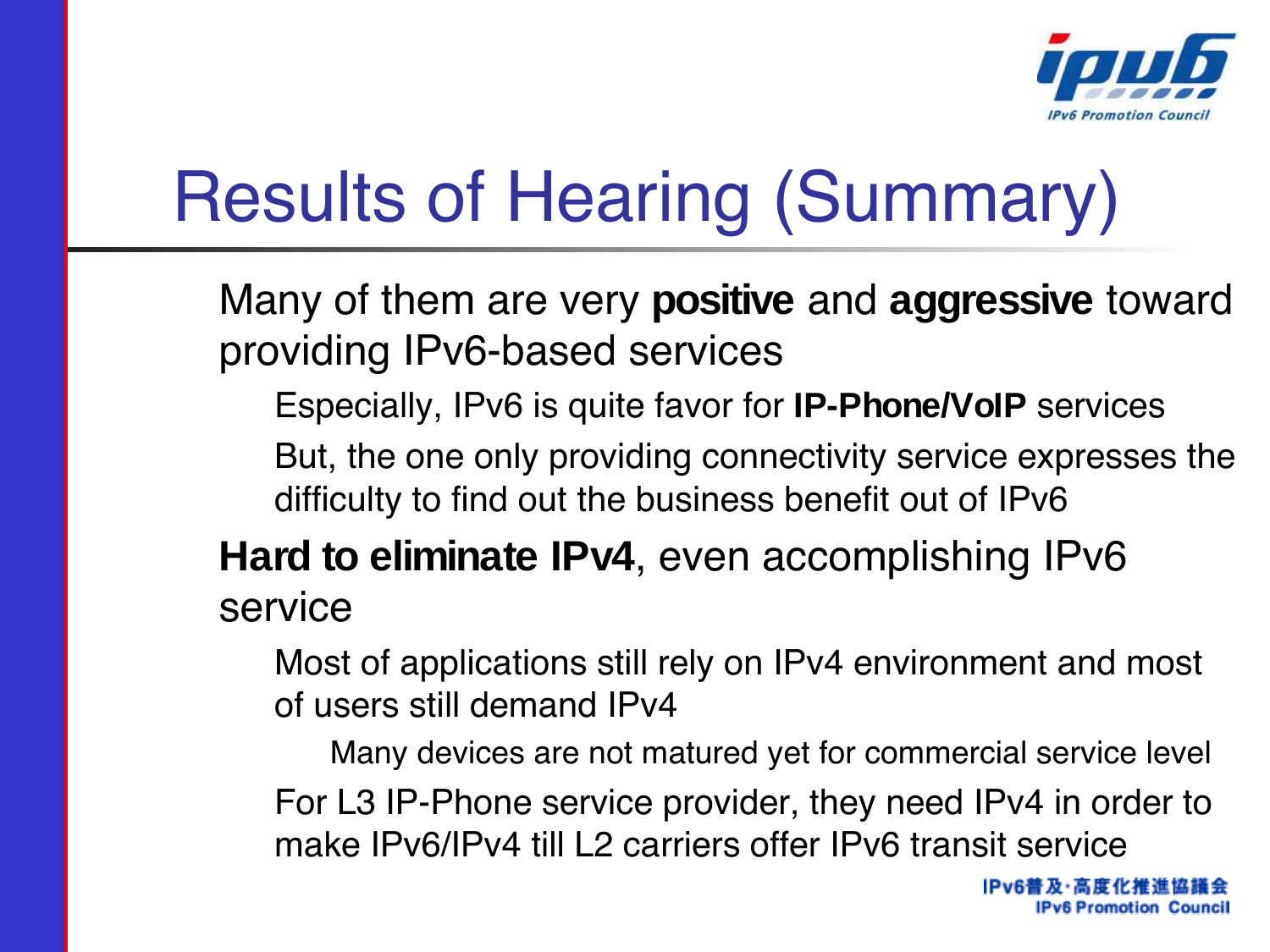

### Individual Case: Large Scale ADSL/VoIP Service

#### **Status**

No Change in service

IPv6 Deployment Plan

Try to find a way to deploy IPv6 **without awareness of usage** either IPv4 or IPv6 by Users

Need a "**v4 tunneling**" transition way for a less expensive IPv6 deployment (VoIP over IPv6)

Need IPv4 addresses for IPv6 service start-up

IPv4 Address Returning Issue

**IPv4** connectivity is **still necessary** for commercial service until other applications can be fully available over IPv6 Hard to returning IPv4 addresses by the end of 2005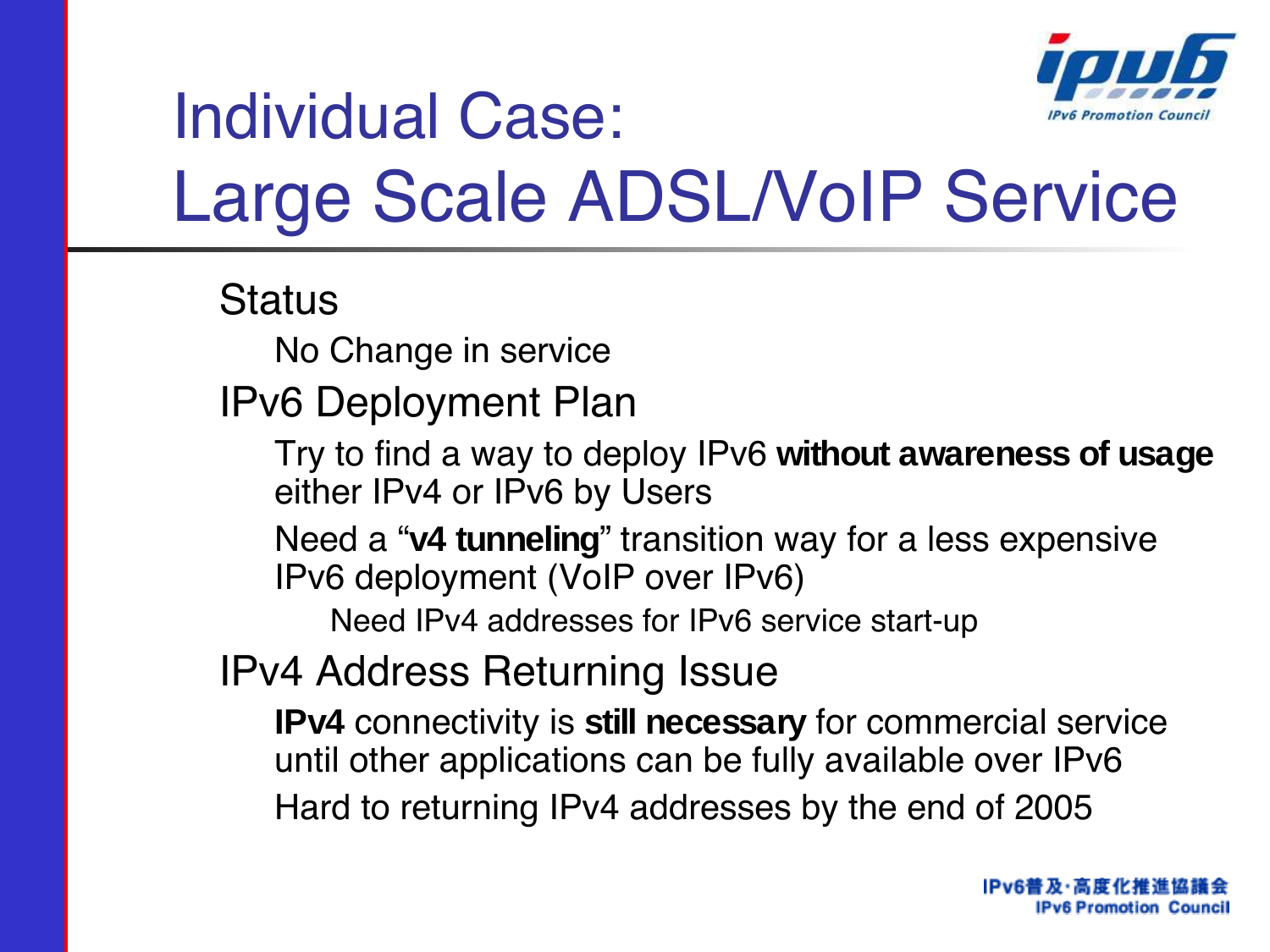### Individual Case: Large Scale Always-on FTTH **Service**



**IPv6 Promotion Council** 

#### **Status**

Traffic size is growing, especially on **Upstream** (outbound) In total, outbound is heavier than inbound. But just against other non-xDSL providers, both ways are balanced 1-to-1 According to the users survey, because of privacy and attacking, users are not tend to use a fixed-global IP IPv6 privacy extension may be good??

#### IPv6 Deployment Plan

Still hard to establish a business merit on IPv6 connectivity service, even though users are getting know the merit of IPv6

#### IPv4 Address Returning Issue

The IPv6 environment is not matured yet to eliminate IPv4 for keeping the same level of service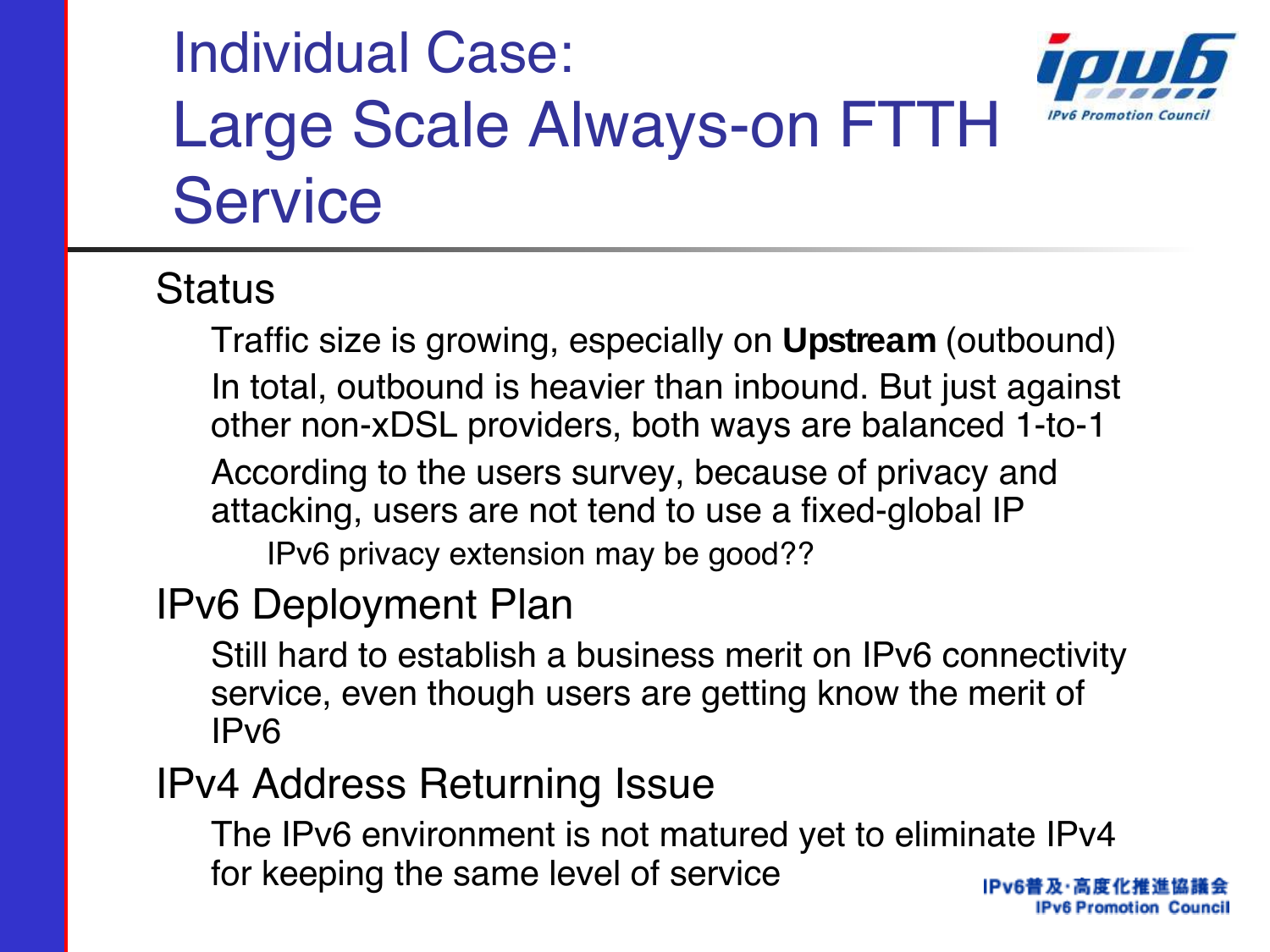

### Individual Case: L3 Connectivity/IP-Phone service

#### **Status**

No change in IPv4 address assignment

Starting IP-Phone service over IPv4 until the IP-Phone device adopts IPv6

No intention to continue IPv4-based service because the IPv6 based-service has much less operation cost structure

#### IPv6 Deployment Plan

Developing IPv6-based SIP server and the user-side devices and verifying IPv6-Phone

Starting with IPv6 over IPv4 tunneling from the center to a home router (when IPv6 is available, just switch to v6/v6)

#### IPv4 Address Returning Issue

Need IPv4 for tunneling edge addresses until the IPv6 routing service is available, even making all the service systems into IPv6 only for the efficient operating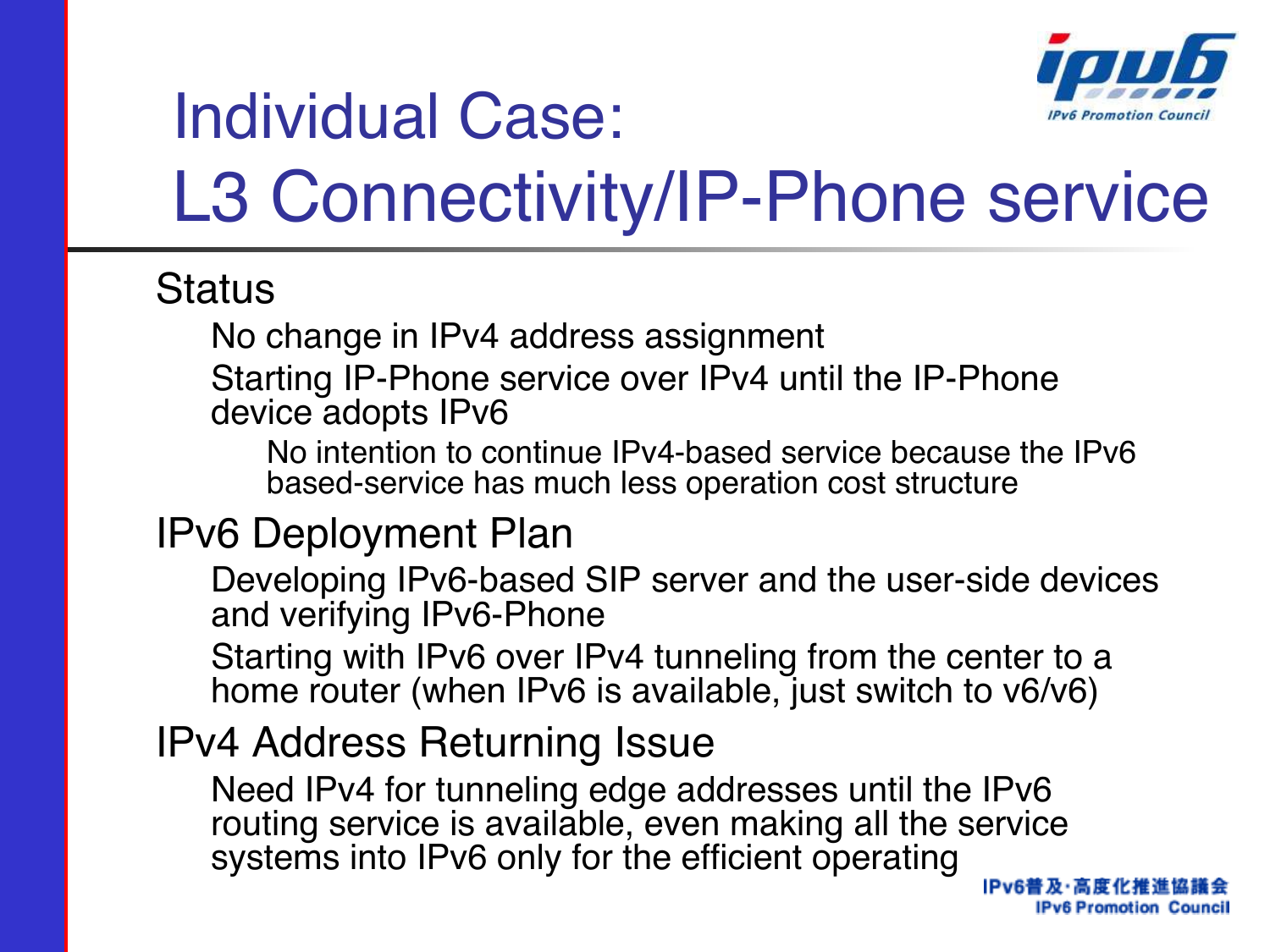

### Individual Case: CDN (Contents Delivery Network)

**Status** No change IPv6 Deployment Plan Verifying an IPv6-ready load-balancer Approaching venders of load-balancers, cache-servcers, request navigation systems for IPv6-ready Market is not matured yet for going to IPv6-ready so that service providers can choose from IPv4 Address Returning Issue Need IPv4 addresses till the system can be fully structured with IPv6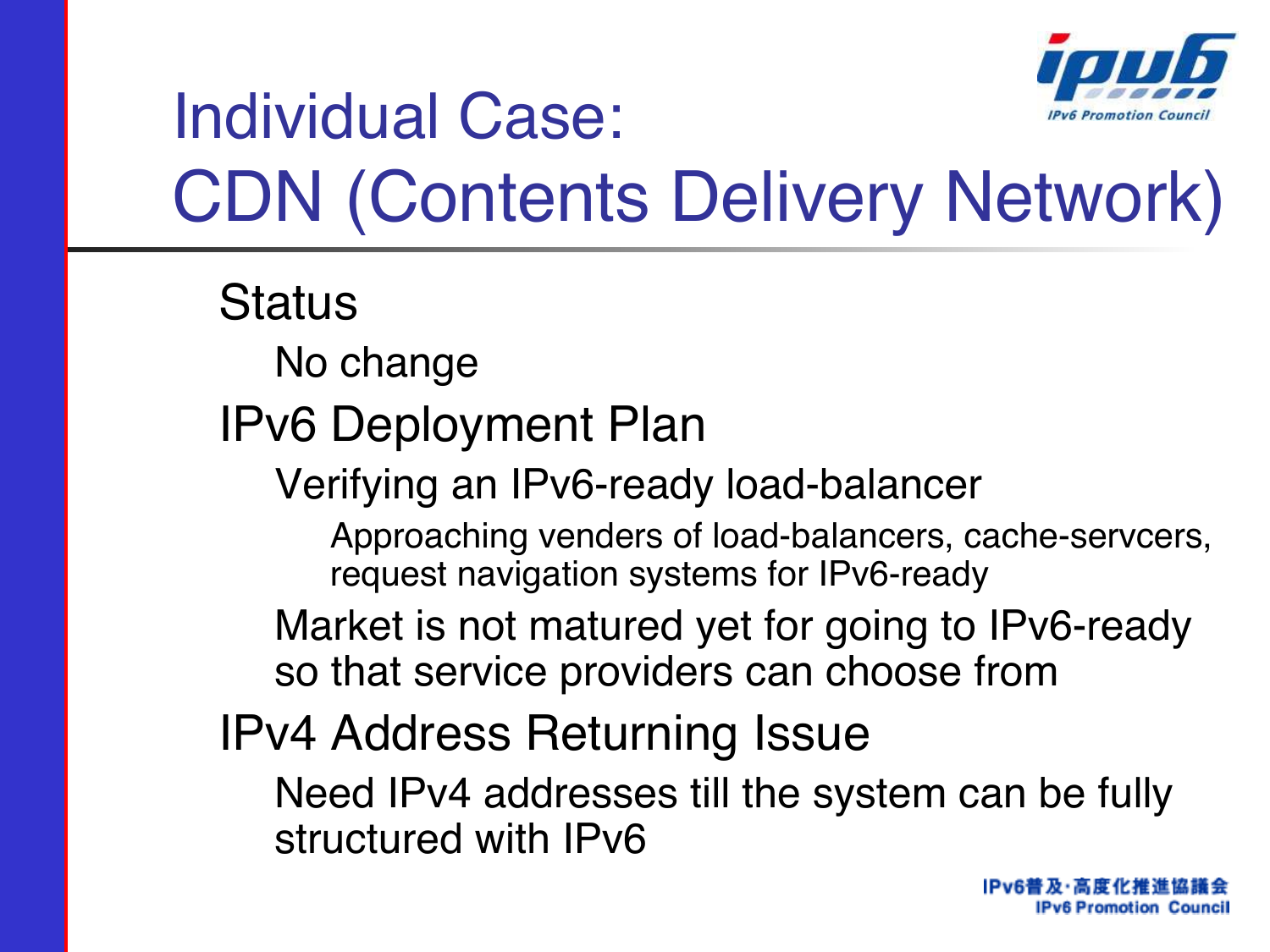

## Individual: Public Wireless-LAN access

Status Report

Users are increasing (1500 -> 2000)

IPv6 Deployment Plan

Preparing a new service system with **LIN6**+MISP IPv6 service is supported by **6to4** mechanism

IPv4 Address Returning Issue

Need IPv4 addresses until IPv6 ready system modules are ready. System availability is a bit slower than expected.

\* This service can be experienced when you are in APRICOT/APNIC in Kyoto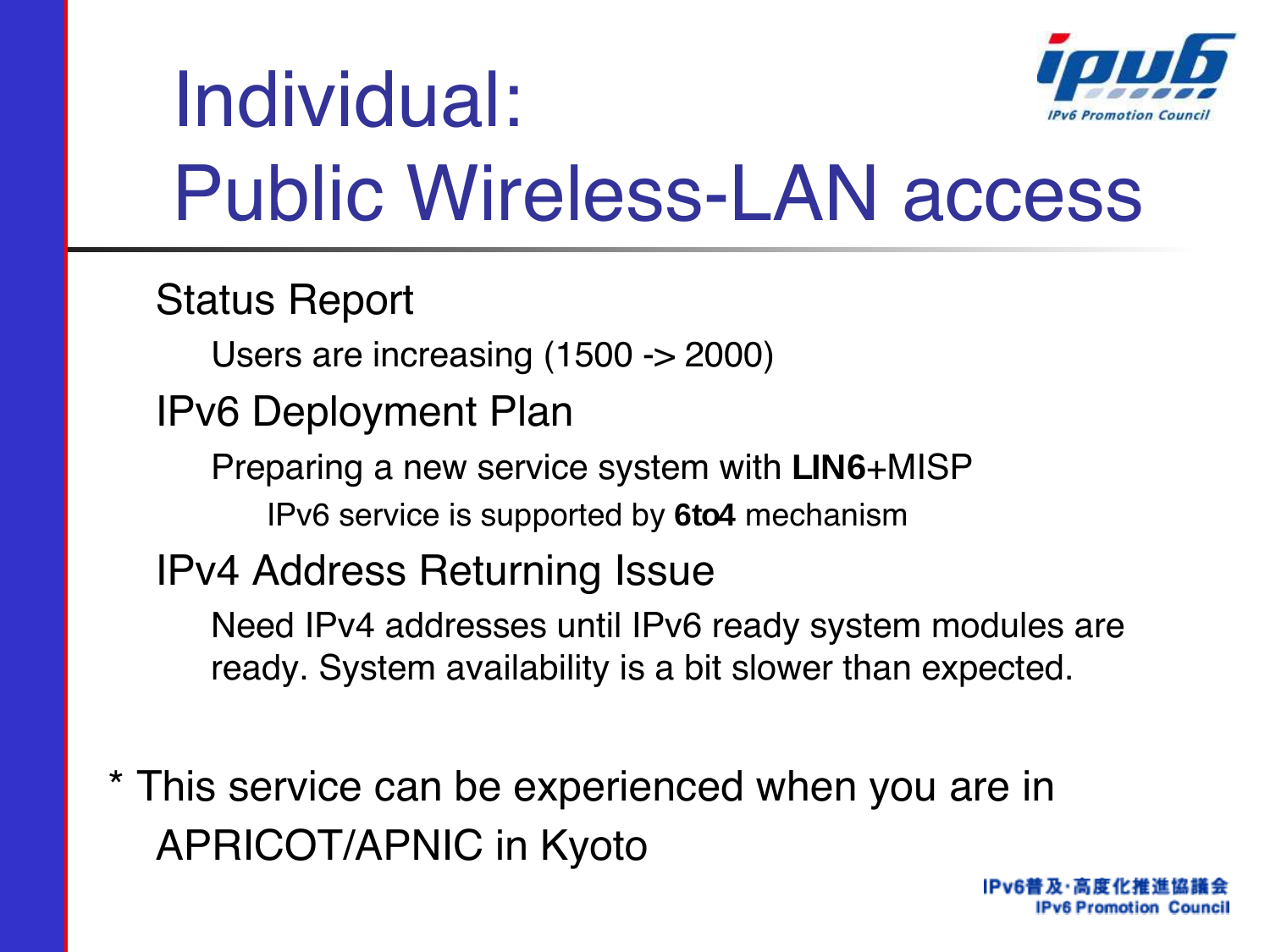# Introduction of IPv6 Address Assignment Management Tool

#### Objective of this tool development

For **LIRs** allocated IPv6 address block

To support LIRs' IPv6 address resource management task, especially **for new comers (non ISPs)**

To enable LIRs/new providers establish their IPv6 management system by utilizing the source code of this tool with **cost-free**

Tool Characteristics

**Web-based** architecture

Functions:

Assignment management Assignment report to APNIC TBD: WHOIS setting Sub Allocation management Delegation setting of reverse DNS

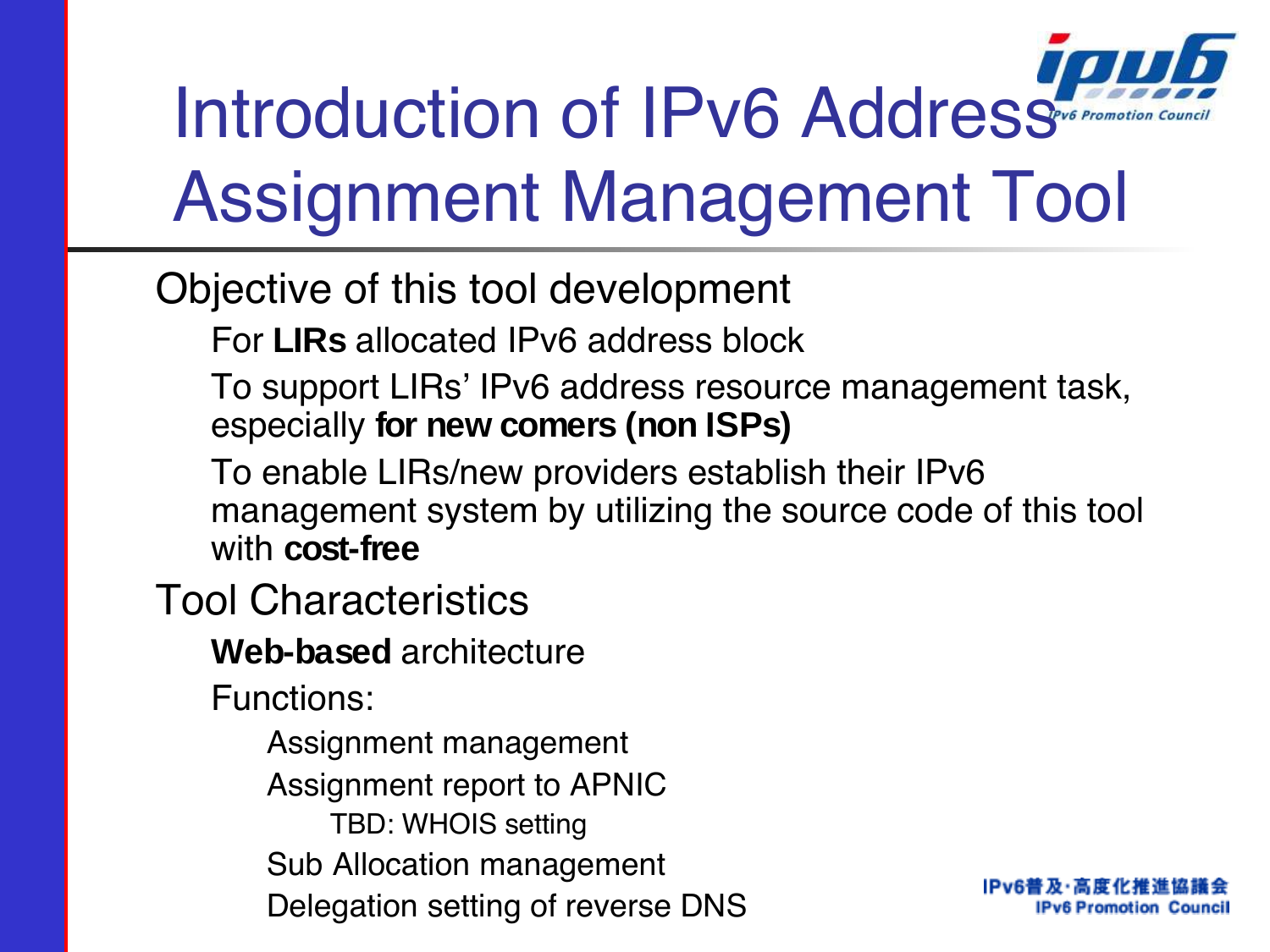

## **Consideration**

At the time starting this project (in 2001), it was believed to be able to replace services from IPv4-based to IPv6-based by 2005, then IPv4 addresses can be returned

But, in fact:

- 1-2 year delay from the original estimation of deployment level No DNS Support, still advancing RFC, etc.
	- But, No report from participants that IPv6 allocation policy is a hurdle

Most services are going to IPv4/IPv6 dual way

IPv4 addresses are still necessary for IPv6-based service deployment

It is necessary to reconsider the project planning toward 2005 with the facts found so far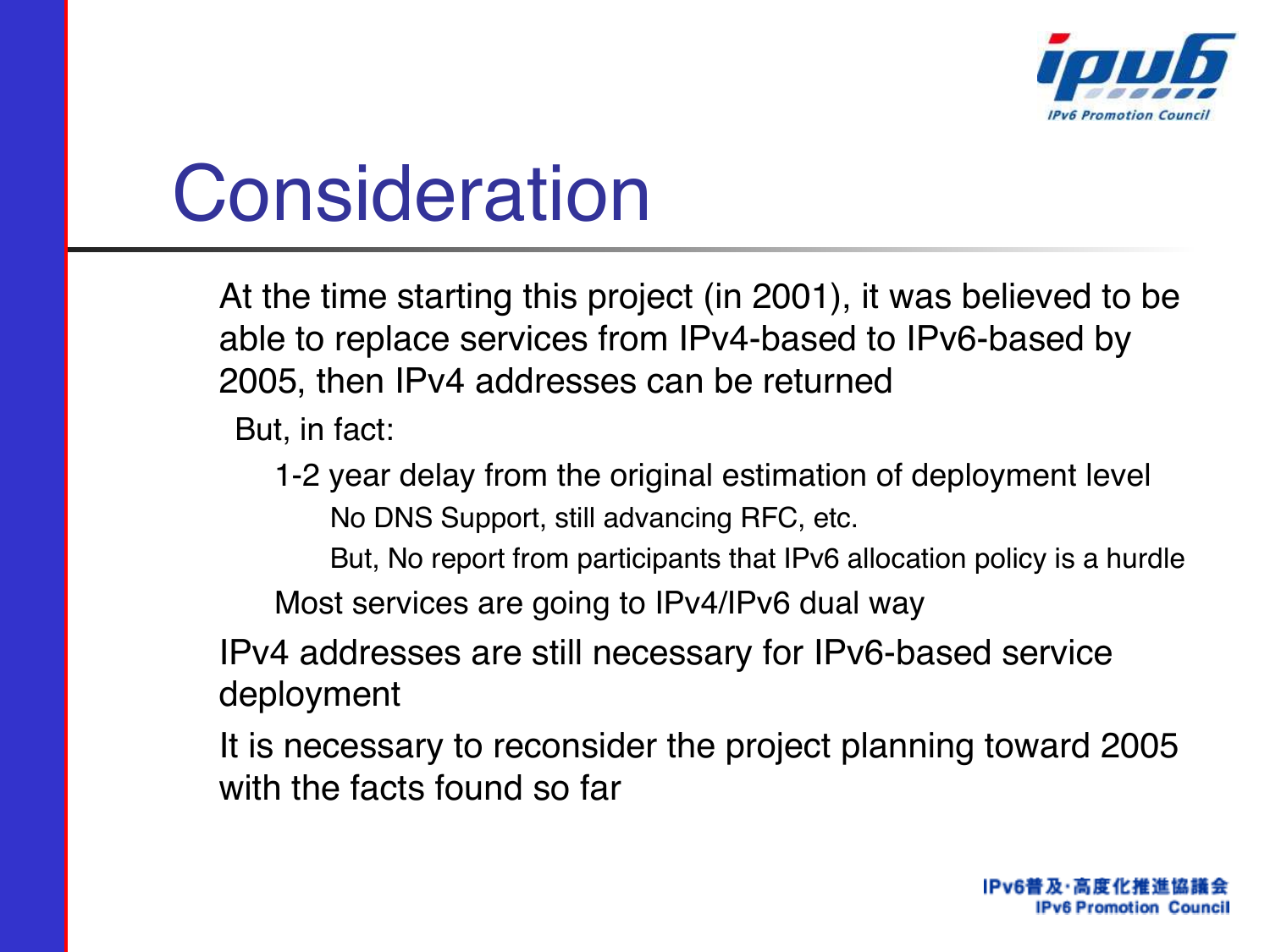

# Future Planning

Planning to do the followings toward the promised end time of this project, the end of 2005

Making a report to clarify what is accomplished/not accomplished

Making a plan of how to proceed after the end of 2005 for the IPv4 address space currently administrated

When we extend this trial period, we will require participants to re-new the current commitment

Collecting IPv4 if a participant is not able to start IPv6-based service during the trial period

Proposing our future plan in details at the next APNIC19 meeting